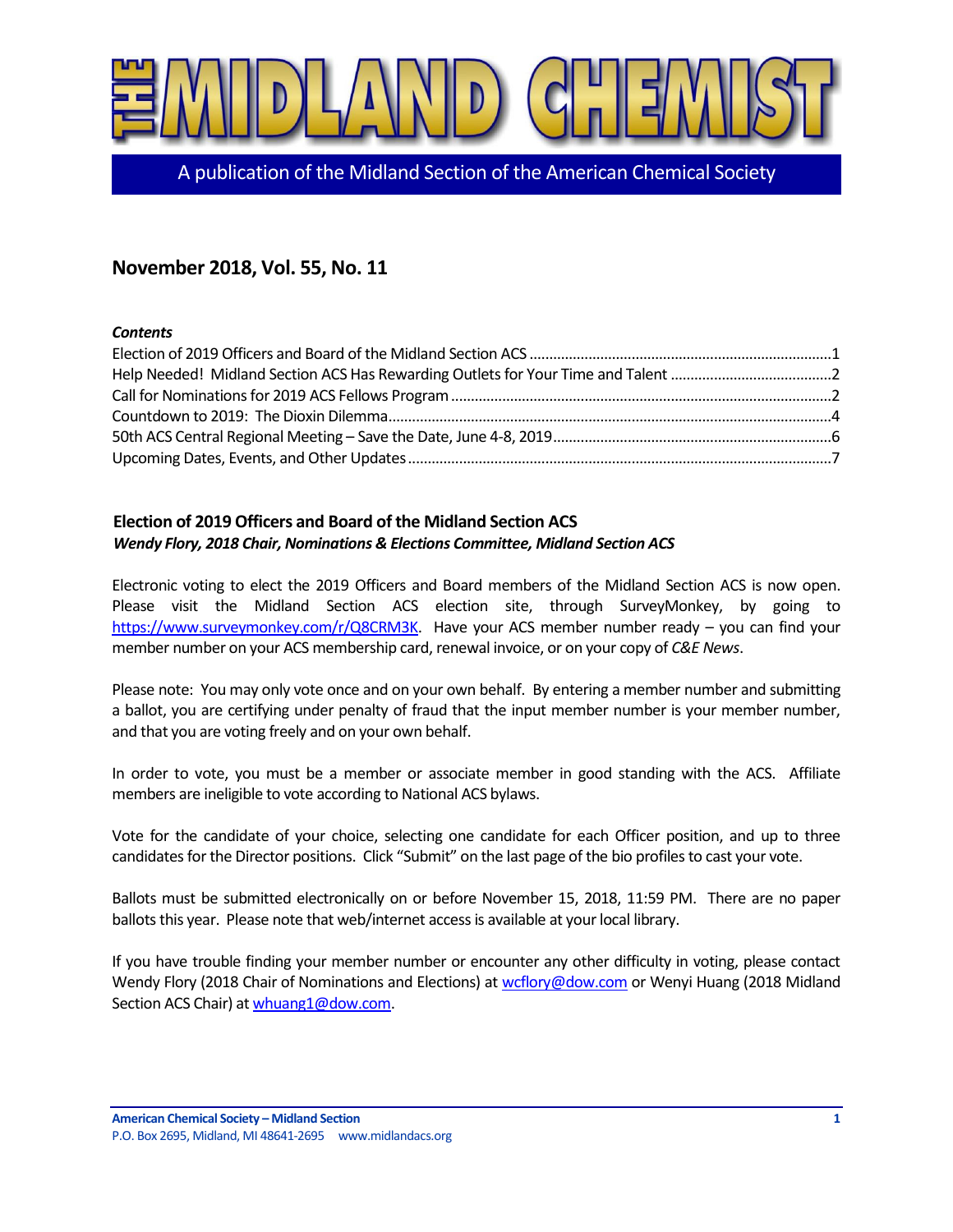The list of candidates running for the open Officer and Board positions is as follows:

| <b>Open Positions</b>                        | <b>Candidates</b>                                                                 |
|----------------------------------------------|-----------------------------------------------------------------------------------|
| Chair-Elect (1-year term)                    | Mark Jones, Robbyn Prange                                                         |
| Secretary (1-year term)                      | Soham Dutta                                                                       |
| Treasurer (1-year term)                      | Michelle Rivard                                                                   |
| Chair, Nominations & Elections (1-year term) | Michelle Cummings                                                                 |
| Alternate Councilor (3-year term)            | Lauren Jackson                                                                    |
| Directors (3 open positions, 3-year terms)   | Dan Dermody, Lauren McCullough, Kshitish<br>Patankar, Kevin Wier, Hunter Woodward |

Please note: Voting ends on Thursday, November 15, 2018 at 11:59 PM EST.

# <span id="page-1-0"></span>**Help Needed! Midland Section ACS Has Rewarding Outlets for Your Time and Talent** *Wenyi Huang, Chair, and Gina Malczewski, Director and Chair, Long Range Planning Committee, Midland Section ACS*

The former webmaster of the Midland Section of the ACS has recently stepped down from that position and we sincerely thank Greg Cushing for his years of good service in that role – especially for his help in extensively revamping the look and feel of the website in 2015-2016. We have the temporary assistance of Michael Malczewski, but are hoping to gather a small group of experts that can share long-term responsibility for specific website duties such as home page notifications, newsletter distribution, calendar and content updates, and construction (with help from CMU) of new website pages to feature historical information related to our local section's centennial celebration in 2019.

In addition, we have long needed assistance with public relations and publicity. Do you enjoy writing press releases or would you like to learn? Do you have an interest in making connections with media outlets and schools to help establish coverage and notification for upcoming Midland Section ACS events? We sponsor a variety of excellent activities annually that could benefit from wider advertising. We already have historical lists of contacts that can be used to build upon.

Please contact Wenyi Huang [\(whuang1@dow.com\)](mailto:whuang1@dow.com) or Gina Malczewski [\(regianmalczewski@gmail.com\)](mailto:regianmalczewski@gmail.com) if you are interested in helping in any of the roles mentioned above. Also, please note that you do not necessarily need to be an ACS member to help. Thank you.

## <span id="page-1-1"></span>**Call for Nominations for 2019 ACS Fellows Program** *Diana Deese, Chair, Midland Section ACS Awards Committee*

*"… a fellow is a member of a group of learned people who work together as peers in the pursuit of mutual knowledge or practice …" Wikipedia*

As Chair of the Midland Section ACS Awards committee, I would like to make everyone aware of the 2019 ACS Fellows Program.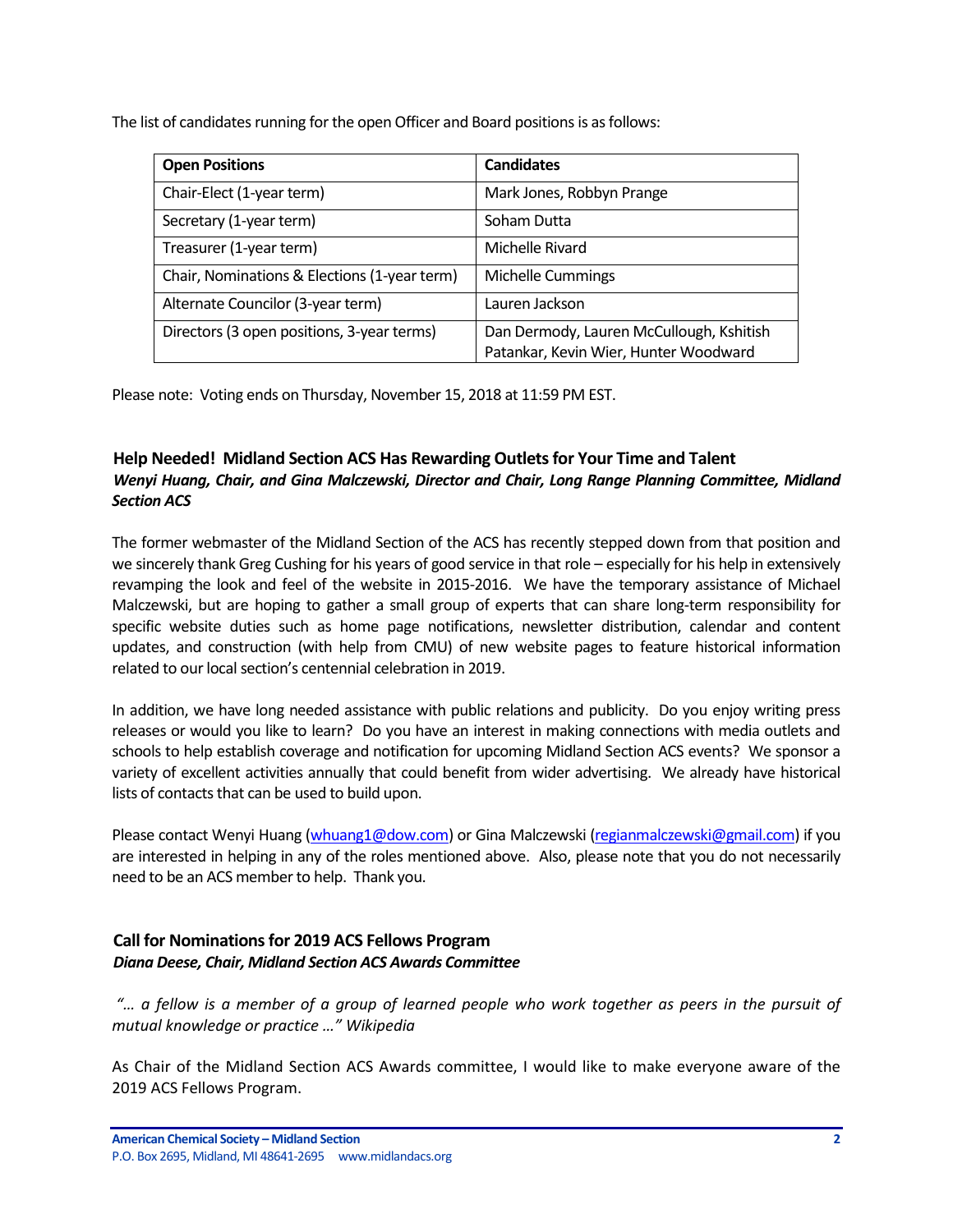#### **ACS Fellows Designation and Program Purpose**

Although the "Fellow" designation has been adopted by many professional societies, the criteria for awarding this designation vary significantly from society to society. The ACS Fellows Program uniquely recognizes a different standard of achievement and service. Specifically, the Fellow of the American Chemical Society (ACSF) designation is awarded to a member who, in some capacity, has made exceptional contributions to the science or profession **and** has provided excellent volunteer service to the ACS community.

The purpose of the ACS Fellows Program, one component of the broader ACS Awards Program, is to recognize and honor members of the American Chemical Society for their outstanding achievements in and contributions to the science and the profession **and** for their equally exemplary service to the Society.

#### **Nominees**

- 1. Nominees for ACS Fellows must be current members (including retired and emeritus members) in good standing of the American Chemical Society.
- 2. Current members of the Fellows Selection Committee, Fellows Oversight Committee, ACS Board of Directors, and current ACS staff are not eligible to be nominees.
- 3. Former members or deceased members will not be considered as nominees for ACS Fellows. However, if a member dies after his/her name is submitted as a nominee and if that candidate is selected, he/she will be granted the Fellow designation posthumously.
- 4. Nominees, in past and present circumstances, are expected to employ and require good safety protocols and practices in their laboratories and/or work environments; uphold the highest ethical standards in their laboratories and/or work environments; and otherwise adhere to the Chemical Professional's Code of Conduct. Nominators must address this in the online nomination form.
- 5. Nomination for other awards, including national, regional, or local ACS awards, does not disqualify a member from being nominated for ACS Fellow.

#### **Nominators**

- 1. Primary and secondary nominators must be current members (including retired and emeritus members) in good standing of the American Chemical Society.
- 2. Current members of the Fellows Selection Committee, Fellows Oversight Committee, ACS Board of Directors, and current ACS staff are not eligible to be primary or secondary nominators.
- 3. The primary nominator must be eligible to submit as an individual member or on behalf of a Committee, Local Section, or Technical Division. Refer to the Nomination Types section for specific eligibility requirements for primary nominators.
- 4. No more than one of the nominators (primary or secondary) may be from the same work group at the nominee's primary place of employment. If the nominee is retired, only one nominator (primary or secondary) may be from the nominee's last place of employment prior to retirement.
- 5. Refer to the Nomination Types section for guidelines about serving as a nominator for more than one nomination.

For more information, see <https://www.acs.org/content/acs/en/funding-and-awards/fellows.html>

The Midland Section of the ACS is allowed two (2) nominations for ACS Fellow per year. If you know of someone who fits the criteria, or if you would like to nominate yourself, and would like to work with me to put together a nomination package, please contact me a[t dkdeese@dow.com.](mailto:dkdeese@dow.com)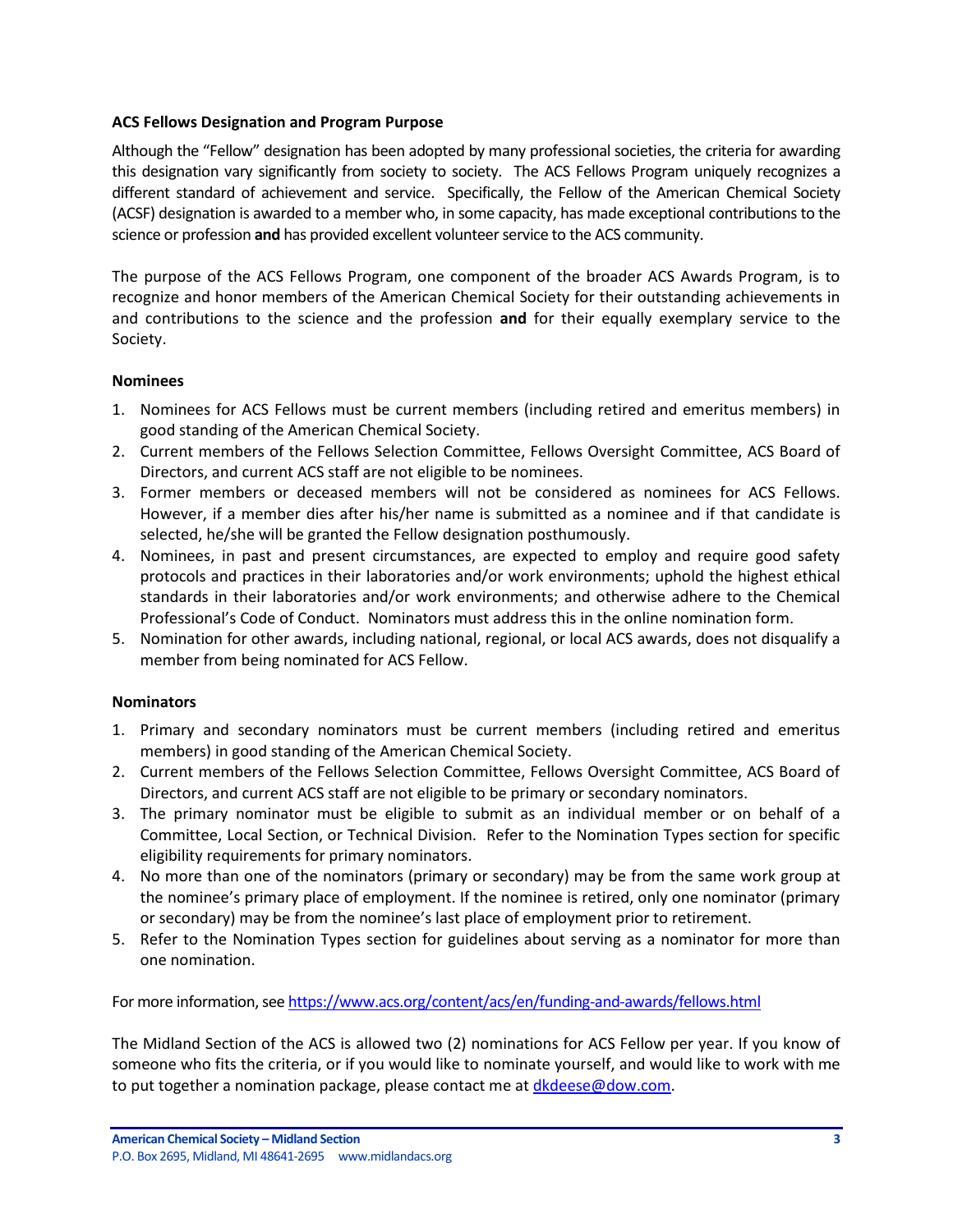As the deadline for National ACS Fellow nomination submissions is around the first of April, I need to have packets completed and sent back to me by February 1, 2019. There are one thousand and one excuses that will pop up between now and February, so let's get started now!

## <span id="page-3-0"></span>**Countdown to 2019: The Dioxin Dilemma** *Gina Malczewski, Chair, 2019 Centennial Committee*

In addition to celebrating the many accomplishments of Midland Section ACS members, some of the controversies involving our science community will also be addressed in an area of the centennial exhibit called "Unintended Consequences". Scientific innovation, like that in other disciplines, proceeds with good intentions and expected benefits. Sometimes the negatives associated with new materials or technologies are revealed only after long-term or inappropriate use/exposures, or even accidents.

Dioxins are natural combustion products as well as the byproducts of manufacturing some chlorinated organic compounds, most notably 2,4,5-trichlorophenoxyacetic acid (2,4,5-T) and 2,4-dichlorophenoxy acetic acid (2,4- D) which are effective herbicides for most broadleaf plants. They often contain very low levels of the most toxic chlorinated dioxin congener 2,3,7,8 TCDD.



Dow was one of over a dozen manufacturers of 2,4,5-T in the 1980s when Tittabawassee River sediments were found to be contaminated with it. Acute toxic effects in humans such as the skin condition called chloracne were known to Dow scientists, but concern about low-level contamination and dioxin in general peaked in our community in 1983. Dioxin had been in the news since an industrial accident in Seveso, Italy in 1976 released over 1 kg of dioxin over the adjacent community; the health effects were under careful study. Also, from 1976 to 1982 a waste disposal company in Times Beach, MO had been spraying dioxin-tainted waste mixed with motor oil over the town's roads to keep dust down; in 1983, the US EPA decided that all 2,000 residents had to be evacuated.

On April 13, 1983, a *Chemical Week* article indicted Dow for what it considered a lack of transparency related to dioxin contamination in Midland. A number of dramatic articles featuring residents who feared that their health problems may be caused by dioxin began to appear in the *Detroit Free Press* and *Bay Area Review*. The Environmental Congress of Mid-Michigan (ECOMM) was founded with about 30 members to seek accountability from Dow for what they believed were serious environmental issues and related health concerns. At that time, Dr. Susan Butts of Dow became concerned about the challenges that Midland residents faced as they tried to make sense of the limited and anecdotal information they had access to. Susan's colleagues at Dow seemed to believe they had good scientific data showing that health issues had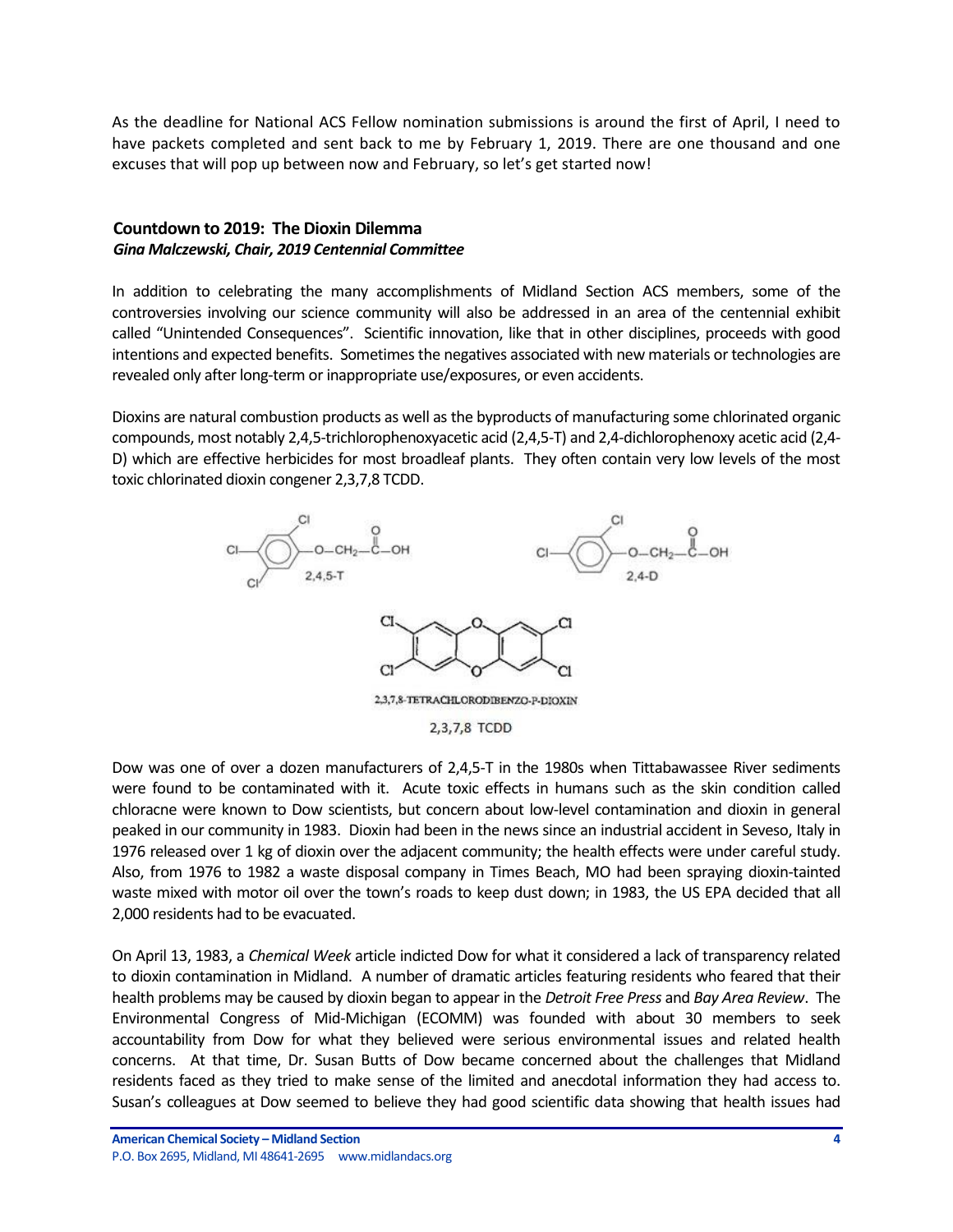been sensationalized. "What I was hearing on the science side did not match what was bring reported in the newspapers," Susan said, "and it bothered me."

Susan approached the local chapters of ACS, Sigma XI, and AIChE, and asked them to participate in developing a program to provide valid scientific information about dioxin health effects to Midlanders. All groups agreed and began to plan the best format to accomplish their goals. Publishing articles or having scientific experts lecture did not seem ideal for reaching diverse groups, so the organizers settled on a question-answer format involving experts and citizens. "We tried really hard to have a balanced panel of experts and a balanced panel of questioners," Susan recalls, "but there was a lot of controversy." The EPA refused to participate, the ECOMM group wanted its own expert (which the other scientists involved did not find credible), and there were also arguments over suggestions for non-Midland questioners. With a final technical panel composed of 6 experts from universities, government agencies, and the Dow Chemical Company and a 5-member questioner panel that included a local physician, the editor of the *Midland Daily News*, and representatives from the League of Women Voters, Midland Public Schools, and Delta College the program was offered at the Midland Center for the Arts on May 17, 1983 and was very successful – about 600 people attended.

According to Susan, "We did not want this to be a politically charged event. Controversy continued afterwards with coverage in the *Midland Daily News* … that was met with many letters to the editor." "The program was good and accomplished our goals to have credible scientific experts answer the questions of the people living in Midland … I think it was helpful. Our local scientific societies responded positively in a manner that was accessible, not demeaning, to the residents who attended."

After the program, the news cycle moved on, and the story faded. Dow has been cleaning up soil downstream from its plant on the Tittabawassee River on and off for about thirty years, punctuated by legal proceedings where the extent of its responsibility and the effects of the dioxin exposure continue to be debated. As a result of Susan's successful effort to bring scientific information to the public, she became one of 12 Dow "Visible Scientists" tasked to improve communication with news media and consumers about health and safety issues. Many years later, she also managed the group in Dow's Midland Analytical Lab where Dr. Les Lamparksi and Dr. Terry Nestrick developed methods that took detection of dioxin species below the parts per quadrillion level. In August 2018, Susan was recognized as an ACS Fellow for her many contributions at the local and national levels.

The combination of 2,4,5-T and 2,4-D was used as a defoliant in Vietnam from 1962 to 1970 and labeled "Agent Orange" (which was contaminated with the more toxic material 2,3,7,8 TCDD). Studies of the "Ranch Hands" that administered it and the workers who made it have shown no increased mortality or incidences of cancer.<sup>1,2</sup> Effects associated with the high levels of dioxin exposures in Seveso are much more significant,<sup>3</sup> and their translation to other environmental exposures is problematic.

#### **References**

## <sup>1</sup><https://www.sciencedirect.com/science/article/pii/0048969791900113>

Science of The Total Environment, Special Issue: Dioxins. Chemistry and Health Effects, edited by Walter M. Shaub. Human health effects: what the data indicate, by Michael Gough, Volume 104, Issues 1–2, 1 May 1991, Pages 129-158.

## 2 <https://www.acsh.org/news/2016/06/01/doomsday-chemical-update-whatever-happened-to-dioxin>

American Council on Health and Science, 'Doomsday Chemical' Update: Whatever Happened to Dioxin?, by Gordon Gribble, June 1, 2016.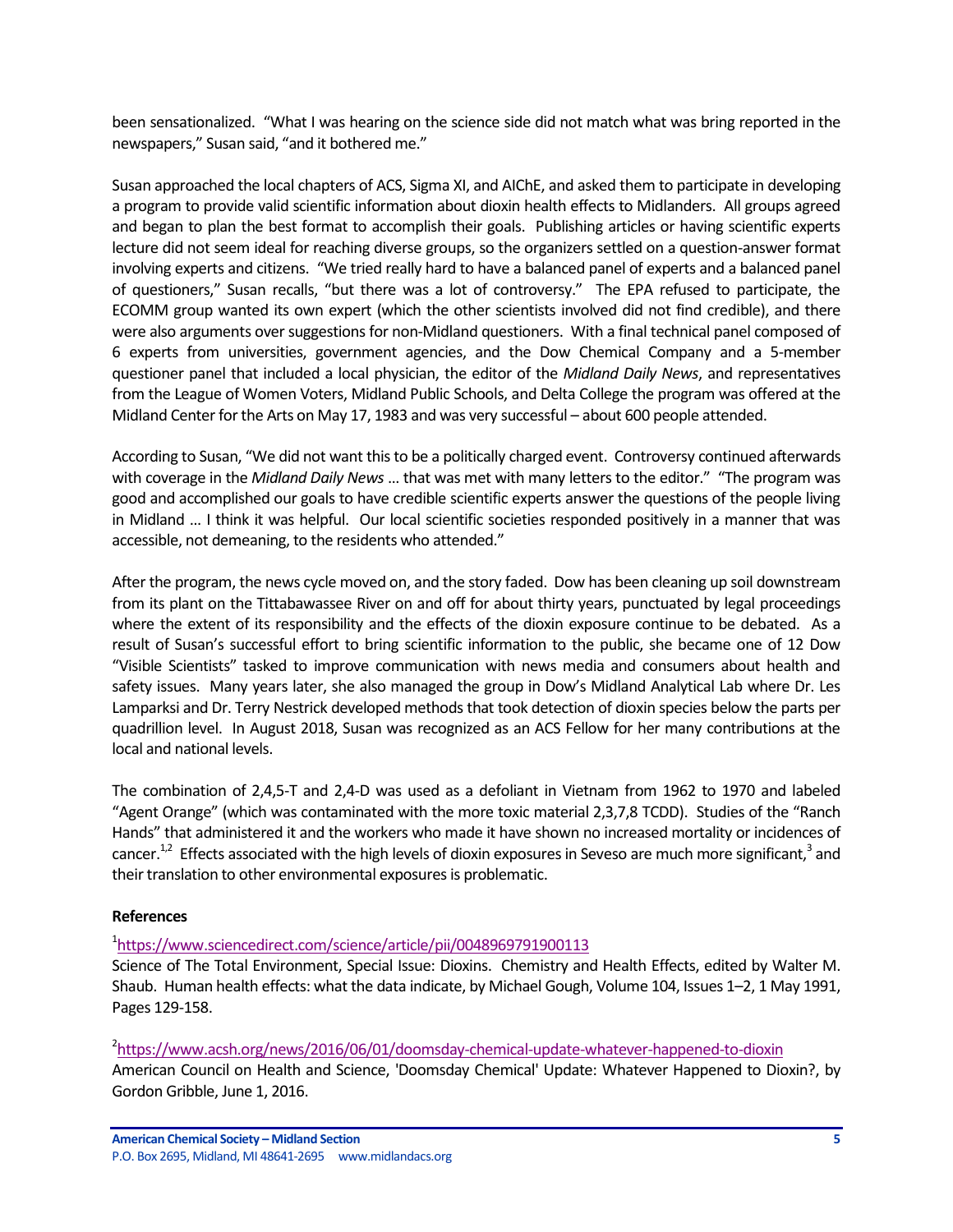## 3 <https://academic.oup.com/aje/article/153/11/1031/64538>

Health Effects of Dioxin Exposure: A 20-Year Mortality Study, by Pier Alberto Bertazzi, Dario Consonni Silvia Bachetti, Maurizia Rubagotti, Andrea Baccarelli Carlo Zocchetti, and Angela C. Pesatori, *American Journal of Epidemiology*, Volume 153, Issue 11, 1 June 2001, Pages 1031–1044.

Looking ahead, Agent Orange, napalm, and silicone breast implants are also expected to be addressed as part of the Midland Section ACS centennial exhibit in 2019.

## <span id="page-5-0"></span>**50th ACS Central Regional Meeting – Save the Date, June 4-8, 2019**

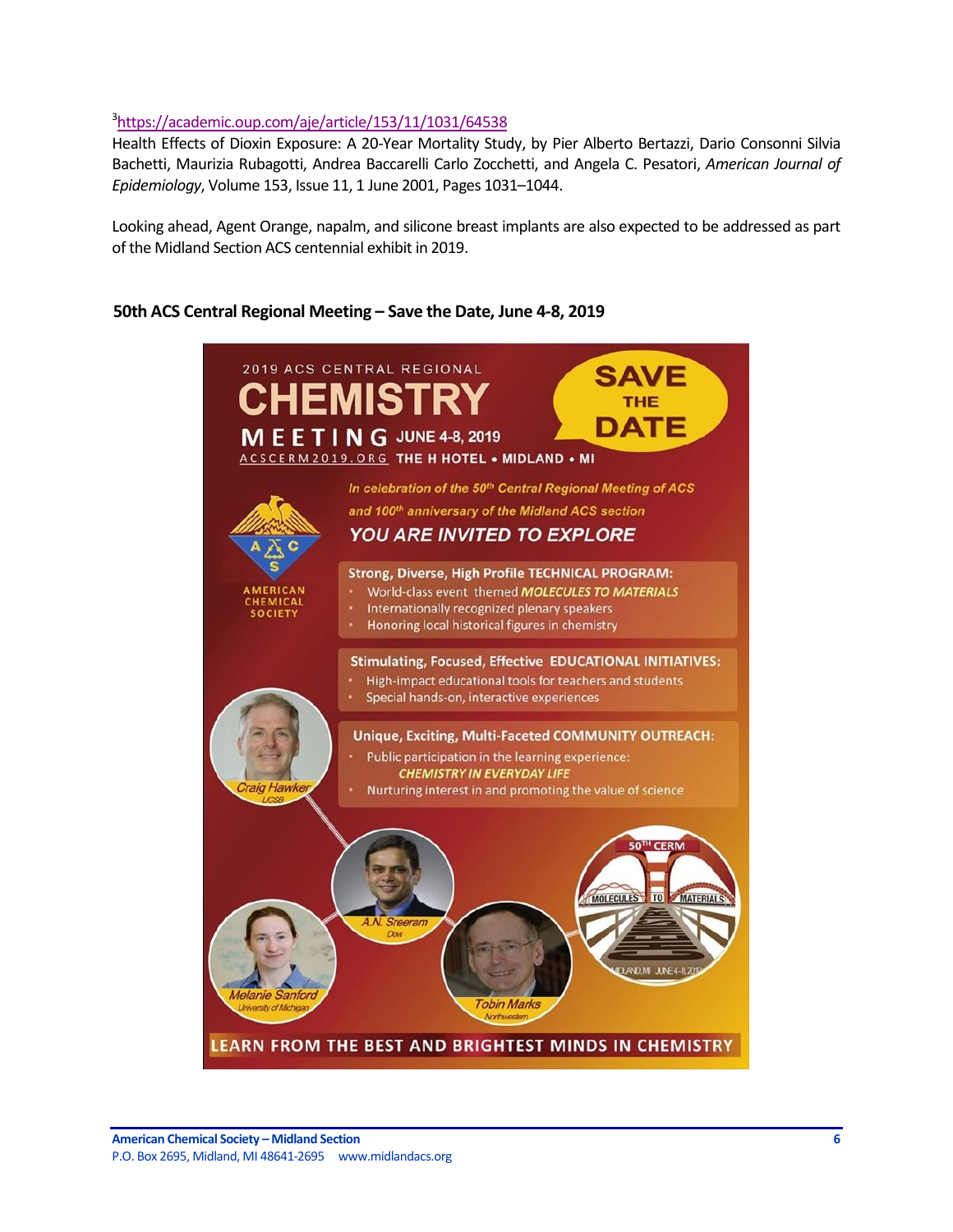## <span id="page-6-0"></span>**Upcoming Dates, Events, and Other Updates**

- November 5 (7:00 8:00 PM) Midland Section ACS Board meeting, MCFTA Board Room (in person), or via a WebEx conference call connection at [Midland Section WebEx Board Meeting November 2018,](https://dow.webex.com/mw3100/mywebex/default.do?service=1&main_url=%2Fmc3100%2Fe.do%3Fsiteurl%3Ddow%26AT%3DMI%26EventID%3D728848707%26MTID%3Dm06188ee0c57f260ada4eaac3fccebb8d%26Host%3DQUhTSwAAAAQLDJMk1PlIuAf5fKb2BP3ZR8kHTIHl28BhHBYQ8WzxOlnQSmrNS9LwDrOG5T-Ozw5PiTW0ulIDpel0ZEFsl6lb0%26FrameSet%3D2&siteurl=dow&nomenu=true) meeting number/access code: 710 081 696, phone number: 989-633-1166.
- November 15 (6:00 7:30 PM) MMAIChE sponsored lecture, *Hitting Pay Dirt: How Sustainable Farming Can Help Mitigate Climate Change,* presented by Rebecca Ladewski. Location and time: Grand Traverse Pie Company, 2600 North Saginaw Road, Midland, 6:00 PM dinner (optional), 6:30 PM presentation. Meeting times and locations are subject to change, so please check the [Mid-Michigan AIChE Events](https://www.aiche.org/community/sites/local-sections/mid-michigan/events) website for updates to the schedule.
- November 15 (11:59 PM) **Deadline for electronic voting to elect the 2019 Officers and Board members of the Midland Section ACS.** Please go t[o https://www.surveymonkey.com/r/Q8CRM3K](https://www.surveymonkey.com/r/Q8CRM3K) to do this. If you have any questions, or encounter any other difficulty in voting, please contact Wendy Flory (2018 Chair of Nominations and Elections) at [wcflory@dow.com](mailto:wcflory@dow.com) or Wenyi Huang (2018 Midland Section ACS Chair) at [whuang1@dow.com.](mailto:whuang1@dow.com)
- December 3 (7:00 8:00 PM) Midland Section ACS Board meeting, MCFTA Board Room (in person), or via a WebEx conference call connection (TBD), phone number: 989-633-1166.
- January 7 (tentative date) (7:00 8:00 PM) Midland Section ACS Board meeting, MCFTA Board Room (anticipated location, in person), or via a WebEx conference call connection (TBD), phone number: 989- 633-1166.
- February 4 (tentative date) (7:00 8:00 PM) Midland Section ACS Board meeting, MCFTA Board Room (anticipated location, in person), or via a WebEx conference call connection (TBD), phone number: 989- 633-1166.
- March 4 (tentative date) (7:00 8:00 PM) Midland Section ACS Board meeting, MCFTA Board Room (anticipated location, in person), or via a WebEx conference call connection (TBD), phone number: 989- 633-1166.
- April 1 (tentative date) (7:00 8:00 PM) Midland Section ACS Board meeting, MCFTA Board Room (anticipated location, in person), or via a WebEx conference call connection (TBD), phone number: 989- 633-1166.
- April 24 (save the date, evening program) Midland Section ACS Spring Awards Banquet, Great Hall Banquet & Convention Center, 5121 Bay City Road, Midland. For more information, contact Diana Deese, Midland Section ACS Awards Committee Chair, a[t dkdeese@dow.com](mailto:dkdeese@dow.com) or 989-636-9915.
- May 6 (tentative date) (7:00 8:00 PM) Midland Section ACS Board meeting, MCFTA Board Room (anticipated location, in person), or via a WebEx conference call connection (TBD), phone number: 989- 633-1166.
- June 3 (tentative date) (7:00 8:00 PM) Midland Section ACS Board meeting, MCFTA Board Room (anticipated location, in person), or via a WebEx conference call connection (TBD), phone number: 989- 633-1166.
- June 4-8, 2019 (Save the Date) 50th ACS Central Regional Meeting (2019 CERM), The H Hotel, Midland. Celebrating the 50th Central Regional Meeting of the ACS and the 100th anniversary of the Midland Section of the ACS. Abstract submission will open in December 2018. Please watch for more information a[t https://acscerm2019.org/.](https://acscerm2019.org/)